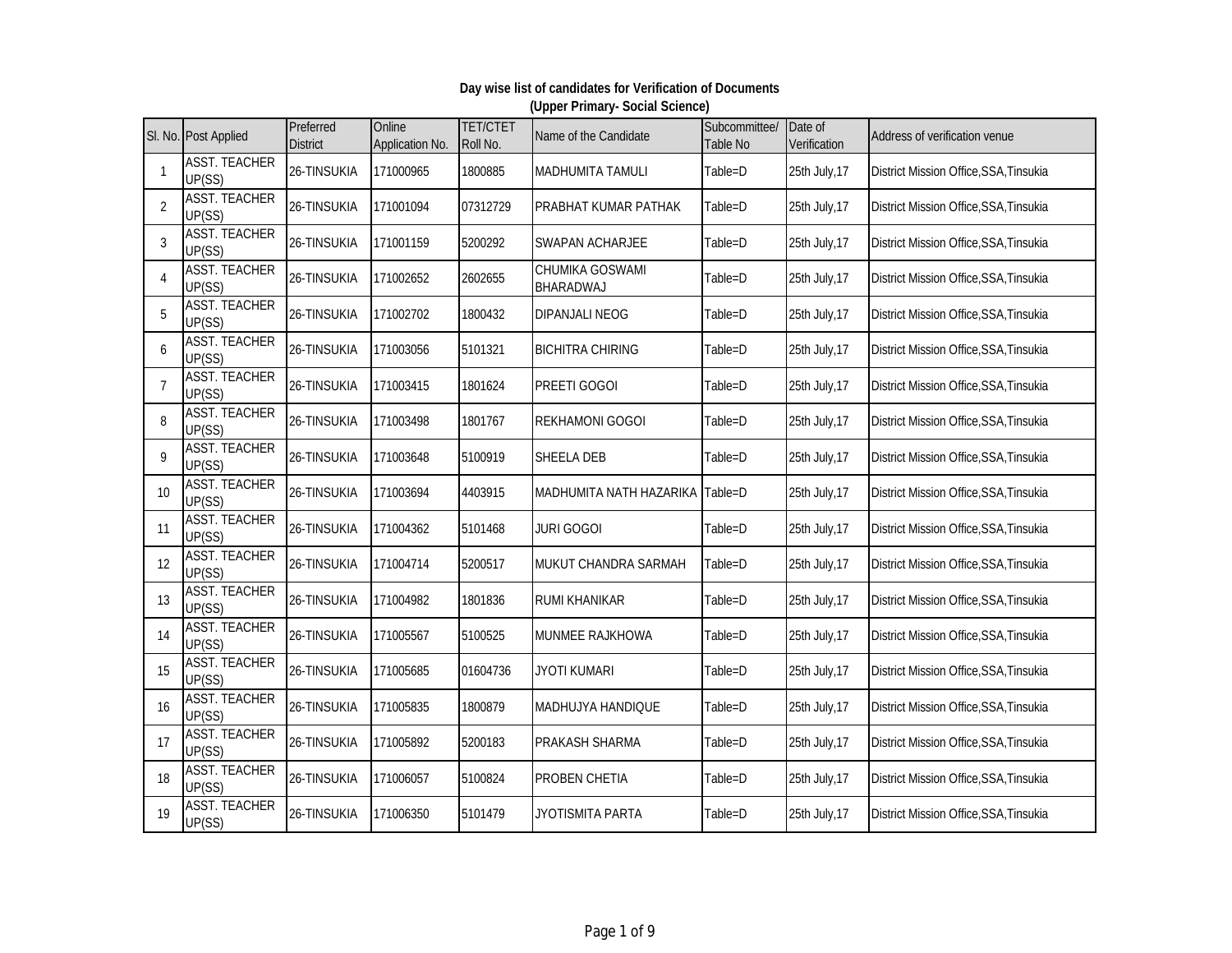#### SI. No. Post Applied Preferred **District Online** Application No. TET/CTET TET/CTET Name of the Candidate Subcommittee/<br>Roll No. Table No Table No Date of Date of **Address of verification venue** 20 ASST. TEACHER NUSTRENDITEN 26-TINSUKIA 171006421 00600189 TANUSREE BISWAS Table=D 25th July,17 District Mission Office,SSA,Tinsukia<br>UP(SS) 21 ASST. TEACHER UP(SS) 26-TINSUKIA <sup>171006666</sup> <sup>5100072</sup> BIJU CHETIA Table=D 25th July,17 District Mission Office,SSA,Tinsukia 22 ASST. TEACHER NSST: LENSTENNEN 26-TINSUKIA 171006702 1801090 UDESHNA-GOGOI Table=D 25th July,17 District Mission Office,SSA,Tinsukia<br>UP(SS) 23 **ASST. TEACHER** UP(SS) 26-TINSUKIA <sup>171006928</sup> <sup>1801820</sup> RUBI GOGOI Table=D 25th July,17 District Mission Office,SSA,Tinsukia 24 ASST. TEACHER<br>UP(SS) NUST: LENUTLEN 26-TINSUKIA 171007294 1800052 ANINDTA SHARMA Table=D 25th July,17 District Mission Office,SSA,Tinsukia<br>UP(SS) 25 ASST. TEACHER UP(SS) 26-TINSUKIA <sup>171008942</sup> <sup>3330179</sup> SAHADEV MAHATO Table=D 25th July,17 District Mission Office,SSA,Tinsukia 26 ASST. TEACHER UP(SS) 26-TINSUKIA <sup>171009164</sup> <sup>1804671</sup> RINAKSHY BARUAH Table=D 25th July,17 District Mission Office,SSA,Tinsukia 27 ASST. TEACHER NUST: LENUTLEN 26-TINSUKIA 171009264 1801213 ANITA HANDIQUE Table=D 25th July,17 District Mission Office,SSA,Tinsukia<br>UP(SS) 28 ASST. TEACHER UP(SS) 26-TINSUKIA <sup>171009469</sup> <sup>5100312</sup> JYOTIMOYEE CHUTIA Table=D 25th July,17 District Mission Office,SSA,Tinsukia 29 ASST. TEACHER UP(SS) 26-TINSUKIA <sup>171009634</sup> <sup>1802039</sup> ANANTA GOGOI Table=D 25th July,17 District Mission Office,SSA,Tinsukia 30 ASST. TEACHER<br>UP(SS) UP(SS) 26-TINSUKIA <sup>171009721</sup> <sup>4501051</sup> MOONMEE BORGOHAIN Table=D 25th July,17 District Mission Office,SSA,Tinsukia 31 ASST. TEACHER<br>UP(SS) UP(SS) 26-TINSUKIA <sup>171009961</sup> <sup>5101817</sup> RANJAN HAZARIKA Table=D 25th July,17 District Mission Office,SSA,Tinsukia 32 ASST. TEACHER<br>UP(SS) UP(SS) 26-TINSUKIA <sup>171010894</sup> <sup>5101597</sup> MONIDEEPA SONOWAL Table=D 25th July,17 District Mission Office,SSA,Tinsukia 33 ASST. TEACHER UP(SS) 26-TINSUKIA <sup>171011039</sup> <sup>4600153</sup> GEETA MONI GOGOI Table=D 25th July,17 District Mission Office,SSA,Tinsukia 34 ASST. TEACHER UP(SS) 26-TINSUKIA <sup>171011187</sup> <sup>4500985</sup> TRISHNA BARUAH Table=D 25th July,17 District Mission Office,SSA,Tinsukia 35 ASST. TEACHER<br>UP(SS) UP(SS) 26-TINSUKIA <sup>171011613</sup> <sup>00600189</sup> TANUSREE BISWAS Table=D 25th July,17 District Mission Office,SSA,Tinsukia 36 ASST. TEACHER UP(SS) 26-TINSUKIA <sup>171012242</sup> <sup>4502610</sup> CHAYANIKA DULAKAKSHARIA Table=D 25th July,17 District Mission Office,SSA,Tinsukia 37 ASST. TEACHER NUSI: LENUTEN 26-TINSUKIA 171012655 5100253 JAYSHREE SONOWAL SAIKIA Table=D 25th July,17 District Mission Office,SSA,Tinsukia<br>UP(SS) 38 ASST. TEACHER UP(SS) 26-TINSUKIA <sup>171012961</sup> <sup>1805540</sup> MEDINI BURAGOHAIN Table=D 25th July,17 District Mission Office,SSA,Tinsukia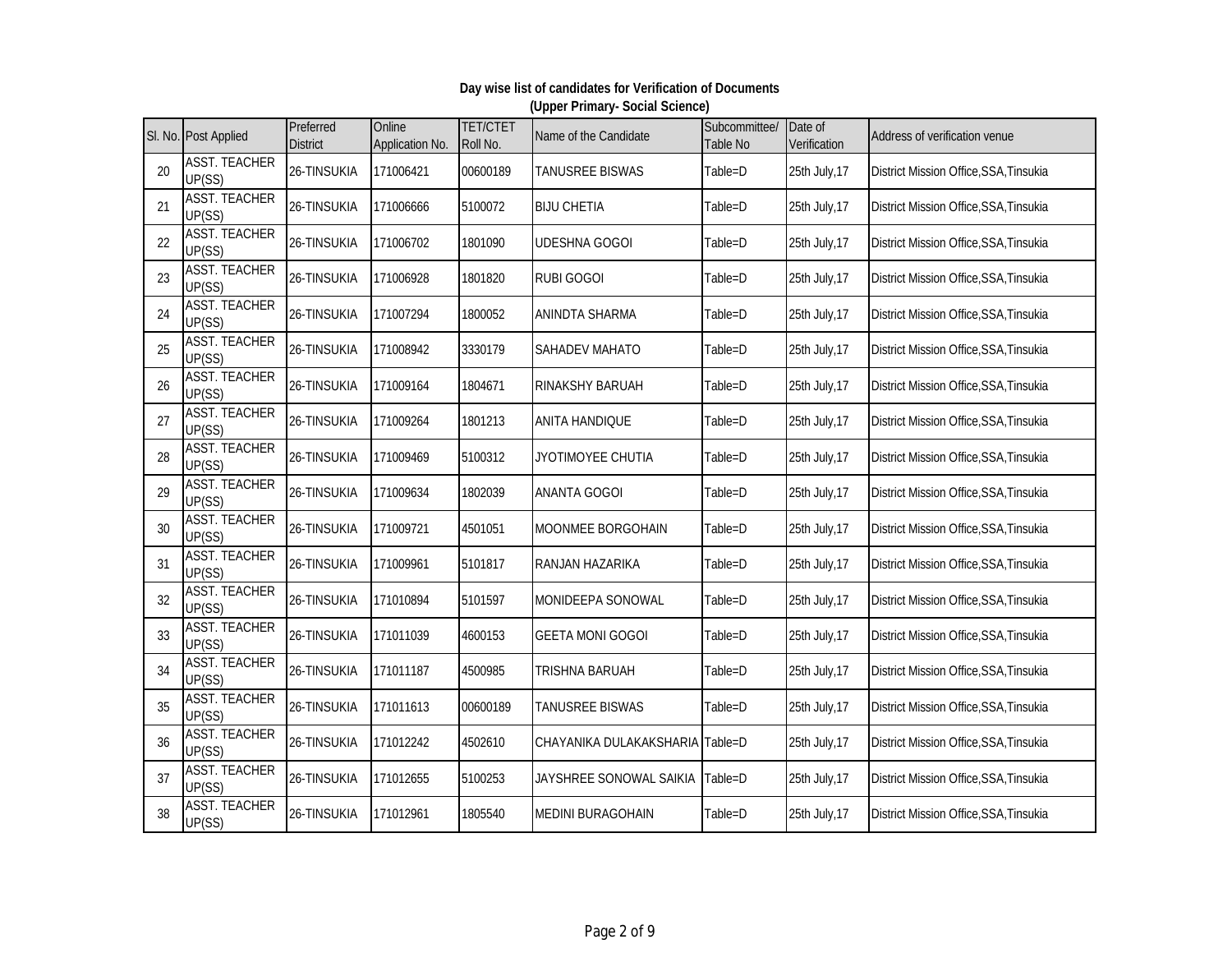|    | SI. No. Post Applied           | Preferred<br><b>District</b> | Online<br>Application No. | <b>TET/CTET</b><br>Roll No. | Name of the Candidate    | Subcommittee/<br>Table No | Date of<br>Verification | Address of verification venue          |
|----|--------------------------------|------------------------------|---------------------------|-----------------------------|--------------------------|---------------------------|-------------------------|----------------------------------------|
| 39 | <b>ASST. TEACHER</b><br>UP(SS) | 26-TINSUKIA                  | 171013450                 | 5100194                     | <b>ELLA MONI DAS</b>     | Table=D                   | 25th July, 17           | District Mission Office, SSA, Tinsukia |
| 40 | <b>ASST. TEACHER</b><br>UP(SS) | 26-TINSUKIA                  | 171013602                 | 5101767                     | PINTI DEVI SARMAH        | Table=D                   | 25th July, 17           | District Mission Office, SSA, Tinsukia |
| 41 | <b>ASST. TEACHER</b><br>UP(SS) | 26-TINSUKIA                  | 171015167                 | 1804455                     | PORINITA GOGOI           | Table=D                   | 25th July, 17           | District Mission Office, SSA, Tinsukia |
| 42 | <b>ASST. TEACHER</b><br>UP(SS) | 26-TINSUKIA                  | 171015709                 | 1801946                     | <b>SANTOSH GOGOI</b>     | Table=D                   | 25th July, 17           | District Mission Office, SSA, Tinsukia |
| 43 | <b>ASST. TEACHER</b><br>UP(SS) | 26-TINSUKIA                  | 171015742                 | 07401061                    | <b>KANCHAN KUMARI</b>    | Table=D                   | 25th July, 17           | District Mission Office, SSA, Tinsukia |
| 44 | <b>ASST. TEACHER</b><br>UP(SS) | 26-TINSUKIA                  | 171017152                 | 1801143                     | <b>MONIKA GOGOI</b>      | Table=D                   | 25th July, 17           | District Mission Office, SSA, Tinsukia |
| 45 | <b>ASST. TEACHER</b><br>UP(SS) | 26-TINSUKIA                  | 171017521                 | 4600356                     | TUTUMONI KALITA          | Table=D                   | 25th July, 17           | District Mission Office, SSA, Tinsukia |
| 46 | <b>ASST. TEACHER</b><br>UP(SS) | 26-TINSUKIA                  | 171017707                 | 1801538                     | PHANI DHAR CHETIA        | Table=D                   | 25th July, 17           | District Mission Office, SSA, Tinsukia |
| 47 | <b>ASST. TEACHER</b><br>UP(SS) | 26-TINSUKIA                  | 171018039                 | 5300083                     | <b>PAPITA BURAGOHAIN</b> | Table=D                   | 25th July, 17           | District Mission Office, SSA, Tinsukia |
| 48 | <b>ASST. TEACHER</b><br>UP(SS) | 26-TINSUKIA                  | 171018333                 | 2604422                     | <b>ANAMIKA DAS</b>       | Table=D                   | 25th July, 17           | District Mission Office, SSA, Tinsukia |
| 49 | <b>ASST. TEACHER</b><br>UP(SS) | 26-TINSUKIA                  | 171018355                 | 07327798                    | SATYENDRA KUMAR          | Table=D                   | 25th July, 17           | District Mission Office, SSA, Tinsukia |
| 50 | <b>ASST. TEACHER</b><br>UP(SS) | 26-TINSUKIA                  | 171018552                 | 00500348                    | <b>RAJ KUMAR GARERI</b>  | Table=D                   | 25th July, 17           | District Mission Office, SSA, Tinsukia |
| 51 | <b>ASST. TEACHER</b><br>UP(SS) | 26-TINSUKIA                  | 171018805                 | 5100773                     | <b>SANTANU MORAN</b>     | Table=D                   | 26th July, 17           | District Mission Office, SSA, Tinsukia |
| 52 | <b>ASST. TEACHER</b><br>UP(SS) | 26-TINSUKIA                  | 171018806                 | 5100652                     | PURNIMA MORAN            | Table=D                   | 26th July, 17           | District Mission Office, SSA, Tinsukia |
| 53 | <b>ASST. TEACHER</b><br>UP(SS) | 26-TINSUKIA                  | 171019432                 | AA046654                    | <b>BIPUL UPADHYAY</b>    | Table=D                   | 26th July, 17           | District Mission Office, SSA, Tinsukia |
| 54 | <b>ASST. TEACHER</b><br>UP(SS) | 26-TINSUKIA                  | 171019633                 | 1804204                     | PARINITA BARUAH          | Table=D                   | 26th July, 17           | District Mission Office, SSA, Tinsukia |
| 55 | <b>ASST. TEACHER</b><br>UP(SS) | 26-TINSUKIA                  | 171019827                 | 5300181                     | <b>BINUD GOGOI</b>       | Table=D                   | 26th July, 17           | District Mission Office, SSA, Tinsukia |
| 56 | <b>ASST. TEACHER</b><br>UP(SS) | 26-TINSUKIA                  | 171020459                 | 5100935                     | <b>BHABESH NATH</b>      | Table=D                   | 26th July, 17           | District Mission Office, SSA, Tinsukia |
| 57 | <b>ASST. TEACHER</b><br>UP(SS) | 26-TINSUKIA                  | 171021070                 | 2603355                     | <b>MONALISHA NEOG</b>    | Table=D                   | 26th July, 17           | District Mission Office, SSA, Tinsukia |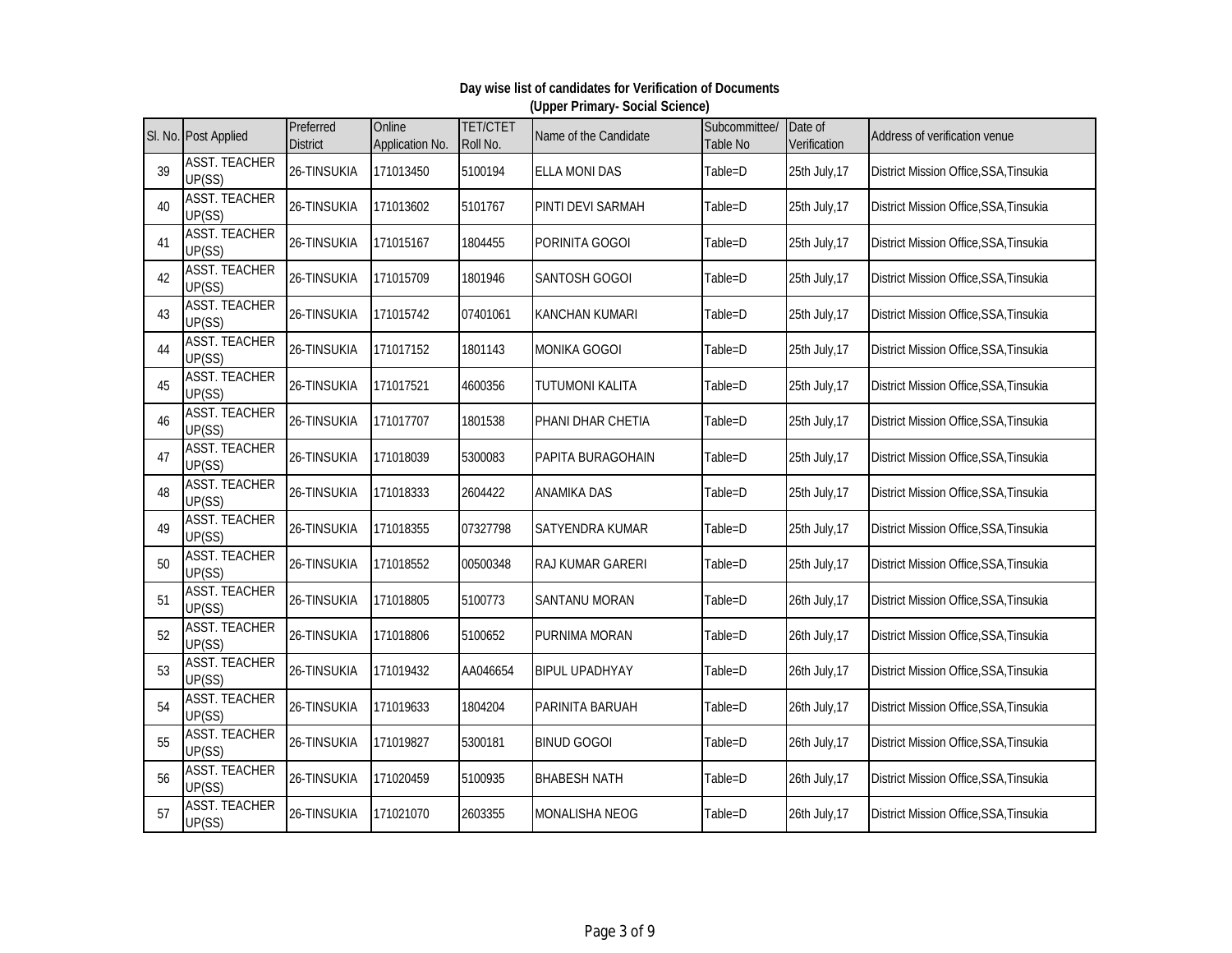|    | SI. No. Post Applied           | Preferred<br><b>District</b> | Online<br>Application No. | <b>TET/CTET</b><br>Roll No. | Name of the Candidate                    | Subcommittee/<br>Table No | Date of<br>Verification | Address of verification venue          |
|----|--------------------------------|------------------------------|---------------------------|-----------------------------|------------------------------------------|---------------------------|-------------------------|----------------------------------------|
| 58 | <b>ASST. TEACHER</b><br>UP(SS) | 26-TINSUKIA                  | 171021445                 | 5100148                     | <b>DEEPTY PATOR</b>                      | Table=D                   | 26th July, 17           | District Mission Office, SSA, Tinsukia |
| 59 | <b>ASST. TEACHER</b><br>UP(SS) | 26-TINSUKIA                  | 171021734                 | 1802172                     | SURUJ MONI DOWARAH                       | Table=D                   | 26th July, 17           | District Mission Office, SSA, Tinsukia |
| 60 | <b>ASST. TEACHER</b><br>UP(SS) | 26-TINSUKIA                  | 171021813                 | 4700360                     | <b>MRIDUL CHUTIA</b>                     | Table=D                   | 26th July, 17           | District Mission Office, SSA, Tinsukia |
| 61 | <b>ASST. TEACHER</b><br>UP(SS) | 26-TINSUKIA                  | 171022068                 | 5100551                     | <b>NAYAN MONI SONOWAL</b>                | Table=D                   | 26th July, 17           | District Mission Office, SSA, Tinsukia |
| 62 | <b>ASST. TEACHER</b><br>UP(SS) | 26-TINSUKIA                  | 171022105                 | 1801537                     | PEYASHREE GOGOI                          | Table=D                   | 26th July, 17           | District Mission Office, SSA, Tinsukia |
| 63 | <b>ASST. TEACHER</b><br>UP(SS) | 26-TINSUKIA                  | 171022621                 | 1802892                     | ANUPAMA GOHAIN                           | Table=D                   | 26th July, 17           | District Mission Office, SSA, Tinsukia |
| 64 | <b>ASST. TEACHER</b><br>UP(SS) | 26-TINSUKIA                  | 171022701                 | 5101024                     | ANURUPA DEVI DUTTA                       | Table=D                   | 26th July, 17           | District Mission Office, SSA, Tinsukia |
| 65 | <b>ASST. TEACHER</b><br>UP(SS) | 26-TINSUKIA                  | 171022895                 | 1804205                     | PINKY HAZARIKA                           | Table=D                   | 26th July, 17           | District Mission Office, SSA, Tinsukia |
| 66 | <b>ASST. TEACHER</b><br>UP(SS) | 26-TINSUKIA                  | 171023513                 | 5100245                     | <b>JAHANABI DOWARI</b>                   | Table=D                   | 26th July, 17           | District Mission Office, SSA, Tinsukia |
| 67 | <b>ASST. TEACHER</b><br>UP(SS) | 26-TINSUKIA                  | 171023617                 | 5100531                     | NABANITA SARMA BARUA                     | Table=D                   | 26th July, 17           | District Mission Office, SSA, Tinsukia |
| 68 | <b>ASST. TEACHER</b><br>UP(SS) | 26-TINSUKIA                  | 171023644                 | 00501007                    | <b>KIRAN GUPTA</b>                       | Table=D                   | 26th July, 17           | District Mission Office, SSA, Tinsukia |
| 69 | <b>ASST. TEACHER</b><br>UP(SS) | 26-TINSUKIA                  | 171023647                 | 5300058                     | <b>KARABI GOGOI</b>                      | Table=D                   | 26th July, 17           | District Mission Office, SSA, Tinsukia |
| 70 | <b>ASST. TEACHER</b><br>UP(SS) | 26-TINSUKIA                  | 171023887                 | 4701098                     | PODUM GOGOI                              | Table=D                   | 26th July, 17           | District Mission Office, SSA, Tinsukia |
| 71 | <b>ASST. TEACHER</b><br>UP(SS) | 26-TINSUKIA                  | 171024257                 | 1800732                     | JYOTSNA SAIKIA DOWARAH                   | Table=D                   | 26th July, 17           | District Mission Office, SSA, Tinsukia |
| 72 | <b>ASST. TEACHER</b><br>UP(SS) | 26-TINSUKIA                  | 171024308                 | 1803596                     | <b>KORABI BORUAH</b>                     | Table=D                   | 26th July, 17           | District Mission Office, SSA, Tinsukia |
| 73 | <b>ASST. TEACHER</b><br>UP(SS) | 26-TINSUKIA                  | 171024414                 | 1803895                     | PALLABI CHETIA                           | Table=D                   | 26th July, 17           | District Mission Office, SSA, Tinsukia |
| 74 | <b>ASST. TEACHER</b><br>UP(SS) | 26-TINSUKIA                  | 171025283                 | 1800545                     | <b>HEMANTA SENCHOWA</b><br><b>BORUAH</b> | Table=D                   | 26th July, 17           | District Mission Office, SSA, Tinsukia |
| 75 | <b>ASST. TEACHER</b><br>UP(SS) | 26-TINSUKIA                  | 171025348                 | 4500451                     | GAYATRI BORGOHAIN DUTTA Table=D          |                           | 26th July, 17           | District Mission Office, SSA, Tinsukia |
| 76 | <b>ASST. TEACHER</b><br>UP(SS) | 26-TINSUKIA                  | 171025595                 | 5101913                     | SMRITIREKHA BOR GOHAIN                   | Table=D                   | 26th July, 17           | District Mission Office, SSA, Tinsukia |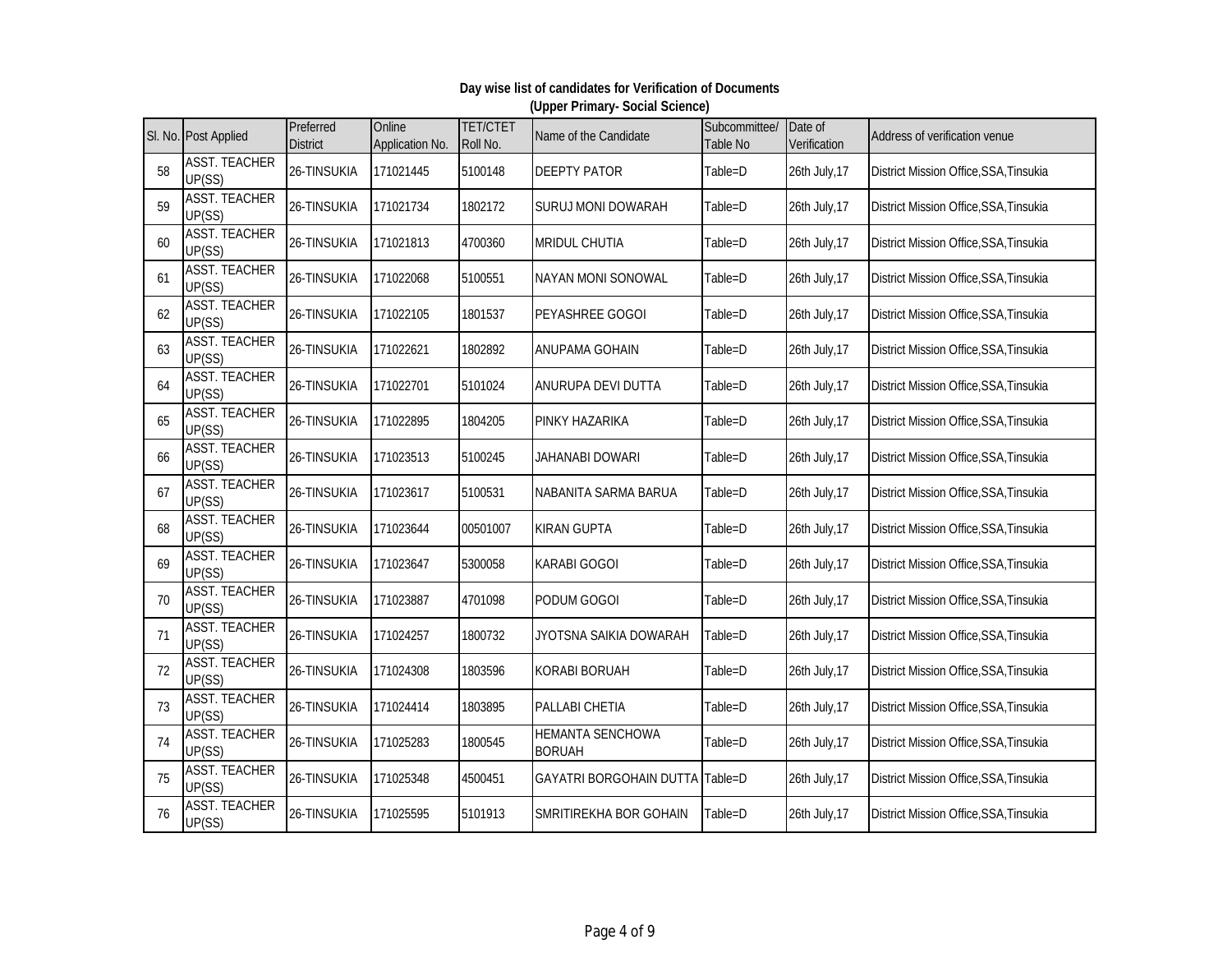#### SI. No. Post Applied Preferred **District Online** Application No. TET/CTET TET/CTET Name of the Candidate Subcommittee/<br>Roll No. Table No Table No Date of Date of **Address of verification venue** 77 ASST. TEACHER UP(SS) 26-TINSUKIA <sup>171025730</sup> <sup>00507492</sup> MANDAKINI UPADHYAYA Table=D 26th July,17 District Mission Office,SSA,Tinsukia 78 ASST. TEACHER UP(SS) 26-TINSUKIA <sup>171026073</sup> <sup>00502543</sup> MONTY PAUL Table=D 26th July,17 District Mission Office,SSA,Tinsukia 79 ASST. TEACHER NSST: LENSTENNEN 26-TINSUKIA 171026300 1805011 PHANINDRA-GOGOI Table=D 26th July,17 District Mission Office,SSA,Tinsukia<br>UP(SS) 80 **ASST. TEACHER** UP(SS) 26-TINSUKIA <sup>171026402</sup> <sup>1802061</sup> DHIREN SONOWAL Table=D 26th July,17 District Mission Office,SSA,Tinsukia 81 ASST. TEACHER 26-TINSUKIA 171026424 15200699 POLA MISRA Table=D 26th July,17 District Mission Office,SSA,Tinsukia 82 ASST. TEACHER UP(SS) 26-TINSUKIA <sup>171026538</sup> <sup>5100470</sup> MOUSUMI GOHAIN Table=D 26th July,17 District Mission Office,SSA,Tinsukia 83 ASST. TEACHER UP(SS) 26-TINSUKIA <sup>171026768</sup> <sup>1800199</sup> BIJUMONI DUTTA Table=D 26th July,17 District Mission Office,SSA,Tinsukia 84 ASST. TEACHER NUSI: LENUTLEN 26-TINSUKIA 171026791 1800012 ADITYA GOGOI Table=D 26th July,17 District Mission Office,SSA,Tinsukia<br>UP(SS) 85 **ASST. TEACHER** UP(SS) 26-TINSUKIA <sup>171027112</sup> <sup>5100248</sup> JAMIN DAS Table=D 26th July,17 District Mission Office,SSA,Tinsukia 86 ASST. TEACHER UP(SS) 26-TINSUKIA <sup>171027120</sup> <sup>5300092</sup> MRS. PADMA CHETRI Table=D 26th July,17 District Mission Office,SSA,Tinsukia 87 ASST. TEACHER UP(SS) 26-TINSUKIA <sup>171027259</sup> <sup>5100541</sup> NANDITA GOGOI Table=D 26th July,17 District Mission Office,SSA,Tinsukia 88 ASST. TEACHER UP(SS) 26-TINSUKIA <sup>171027320</sup> <sup>5100461</sup> MONNI SAIKIA Table=D 26th July,17 District Mission Office,SSA,Tinsukia 89 ASST. TEACHER<br>UP(SS) NUST: LENUTLEN 26-TINSUKIA 171027457 4504006 RASHMI SIKHA KONWAR Table=D 26th July,17 District Mission Office,SSA,Tinsukia<br>UP(SS) 90 ASST. TEACHER UP(SS) 26-TINSUKIA <sup>171027460</sup> <sup>2800517</sup> RUPAK KALITA Table=D 26th July,17 District Mission Office,SSA,Tinsukia 91 ASST. TEACHER UP(SS) 26-TINSUKIA <sup>171027889</sup> <sup>4504098</sup> RUPALI PHUKAN Table=D 26th July,17 District Mission Office,SSA,Tinsukia 92 ASST. TEACHER UP(SS) 26-TINSUKIA <sup>171028033</sup> <sup>5100525</sup> MUNMEE RAJKHOWA Table=D 26th July,17 District Mission Office,SSA,Tinsukia 93 ASST. TEACHER UP(SS) 26-TINSUKIA <sup>171028406</sup> <sup>5100675</sup> RANAJIT MORAN Table=D 26th July,17 District Mission Office,SSA,Tinsukia 94 ASST. TEACHER NSST: LENSTEN 26-TINSUKIA 171028564 5200196 RANJITA GOGOI Table=D 26th July,17 District Mission Office,SSA,Tinsukia<br>UP(SS) 95 ASST. TEACHER UP(SS) 26-TINSUKIA <sup>171028699</sup> <sup>1800561</sup> HIRA BARUAH Table=D 26th July,17 District Mission Office,SSA,Tinsukia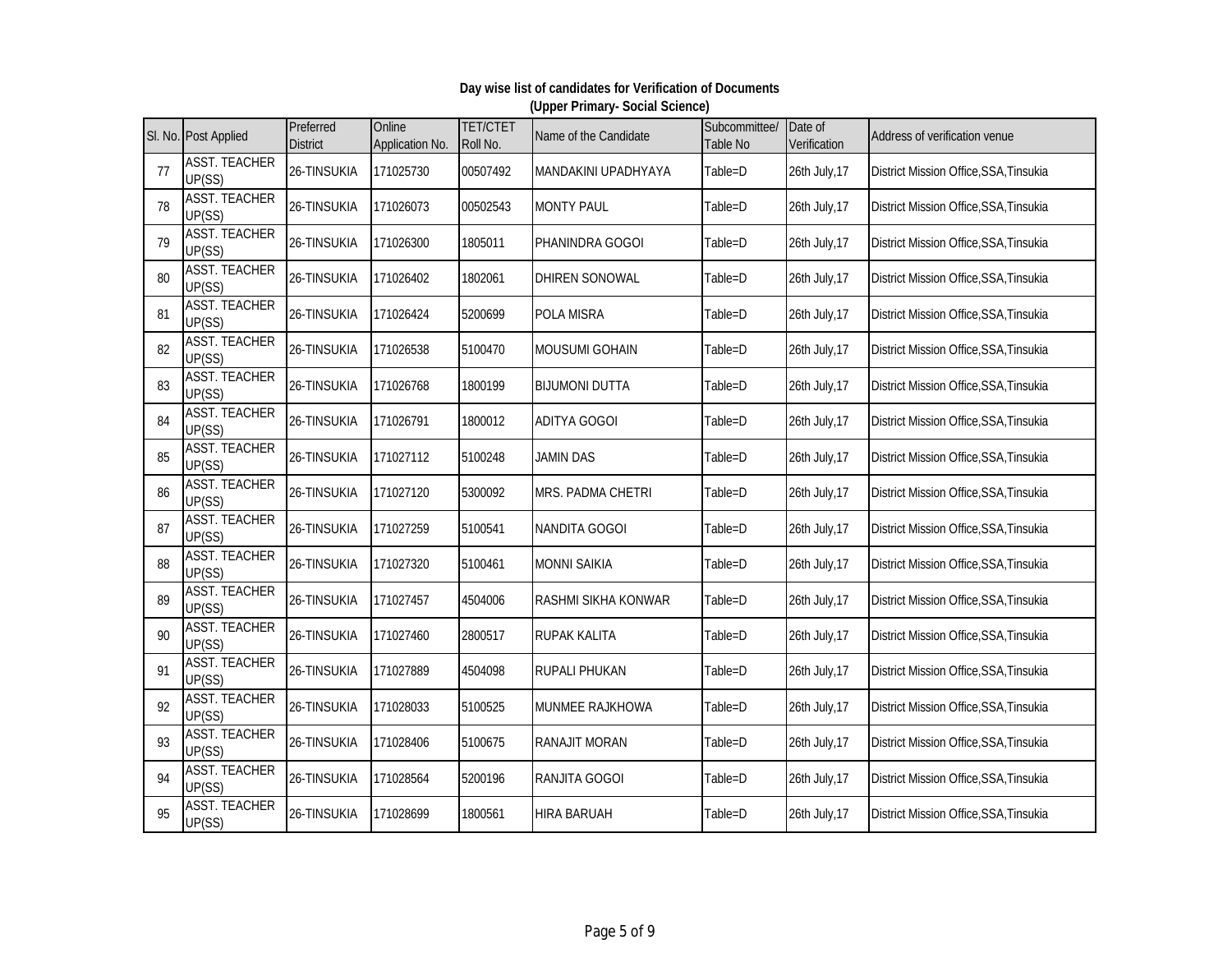|     | SI. No. Post Applied           | Preferred<br><b>District</b> | Online<br>Application No. | <b>TET/CTET</b><br>Roll No. | Name of the Candidate                   | Subcommittee/<br>Table No | Date of<br>Verification | Address of verification venue          |
|-----|--------------------------------|------------------------------|---------------------------|-----------------------------|-----------------------------------------|---------------------------|-------------------------|----------------------------------------|
| 96  | <b>ASST. TEACHER</b><br>UP(SS) | 26-TINSUKIA                  | 171028860                 | 5200207                     | ROMEO NEOG                              | Table=D                   | 26th July, 17           | District Mission Office, SSA, Tinsukia |
| 97  | <b>ASST. TEACHER</b><br>UP(SS) | 26-TINSUKIA                  | 171029526                 | 1800095                     | ARPANA GOGOOI                           | Table=D                   | 26th July, 17           | District Mission Office, SSA, Tinsukia |
| 98  | <b>ASST. TEACHER</b><br>UP(SS) | 26-TINSUKIA                  | 171029980                 | 5100579                     | PALLABI PHUKAN                          | Table=D                   | 26th July, 17           | District Mission Office, SSA, Tinsukia |
| 99  | <b>ASST. TEACHER</b><br>UP(SS) | 26-TINSUKIA                  | 171030657                 | 5200032                     | <b>BIKASH BARUAH</b>                    | Table=D                   | 26th July, 17           | District Mission Office, SSA, Tinsukia |
| 100 | <b>ASST. TEACHER</b><br>UP(SS) | 26-TINSUKIA                  | 171030668                 | 5200302                     | <b>BIMITA TAMANG</b>                    | Table=D                   | 26th July, 17           | District Mission Office, SSA, Tinsukia |
| 101 | <b>ASST. TEACHER</b><br>UP(SS) | 26-TINSUKIA                  | 171030707                 | 4700072                     | <b>BINITA NEWAR</b>                     | Table=D                   | 27th July, 17           | District Mission Office, SSA, Tinsukia |
| 102 | <b>ASST. TEACHER</b><br>UP(SS) | 26-TINSUKIA                  | 171031266                 | 5200049                     | DHURBAJIT GOGOI                         | Table=D                   | 27th July, 17           | District Mission Office, SSA, Tinsukia |
| 103 | <b>ASST. TEACHER</b><br>UP(SS) | 26-TINSUKIA                  | 171031304                 | 4601125                     | <b>ANJALI BORAH</b>                     | Table=D                   | 27th July, 17           | District Mission Office, SSA, Tinsukia |
| 104 | <b>ASST. TEACHER</b><br>UP(SS) | 26-TINSUKIA                  | 171031461                 | 5300076                     | CHANDIKA CHIRING                        | Table=D                   | 27th July, 17           | District Mission Office, SSA, Tinsukia |
| 105 | <b>ASST. TEACHER</b><br>UP(SS) | 26-TINSUKIA                  | 171031784                 | 5200210                     | <b>RUMI SAIKIA</b>                      | Table=D                   | 27th July, 17           | District Mission Office, SSA, Tinsukia |
| 106 | <b>ASST. TEACHER</b><br>UP(SS) | 26-TINSUKIA                  | 171032361                 | 2601408                     | <b>PAPUL SAIKIA</b>                     | Table=D                   | 27th July, 17           | District Mission Office, SSA, Tinsukia |
| 107 | <b>ASST. TEACHER</b><br>UP(SS) | 26-TINSUKIA                  | 171032406                 | 5100506                     | NIRUPOMA MORAN                          | Table=D                   | 27th July, 17           | District Mission Office, SSA, Tinsukia |
| 108 | <b>ASST. TEACHER</b><br>UP(SS) | 26-TINSUKIA                  | 171032635                 | 08610873                    | <b>BHUNESHWAR NATH</b><br><b>SHARMA</b> | Table=D                   | 27th July, 17           | District Mission Office, SSA, Tinsukia |
| 109 | <b>ASST. TEACHER</b><br>UP(SS) | 26-TINSUKIA                  | 171032675                 | 5300060                     | <b>KHIRODHAR GOGOI</b>                  | Table=D                   | 27th July, 17           | District Mission Office, SSA, Tinsukia |
| 110 | <b>ASST. TEACHER</b><br>UP(SS) | 26-TINSUKIA                  | 171032679                 | 5100080                     | <b>BINOY CHETIA</b>                     | Table=D                   | 27th July, 17           | District Mission Office, SSA, Tinsukia |
| 111 | <b>ASST. TEACHER</b><br>UP(SS) | 26-TINSUKIA                  | 171033036                 | 5200377                     | <b>ALPANA DUTTA</b>                     | Table=D                   | 27th July, 17           | District Mission Office, SSA, Tinsukia |
| 112 | <b>ASST. TEACHER</b><br>UP(SS) | 26-TINSUKIA                  | 171033097                 | 2800607                     | RAJENDRA BORUAH                         | Table=D                   | 27th July, 17           | District Mission Office, SSA, Tinsukia |
| 113 | <b>ASST. TEACHER</b><br>UP(SS) | 26-TINSUKIA                  | 171033289                 | 5100661                     | QUEEN GOGOI                             | Table=D                   | 27th July, 17           | District Mission Office, SSA, Tinsukia |
| 114 | <b>ASST. TEACHER</b><br>UP(SS) | 26-TINSUKIA                  | 171033319                 | 5100217                     | <b>GUNANTA MORAN</b>                    | Table=D                   | 27th July, 17           | District Mission Office, SSA, Tinsukia |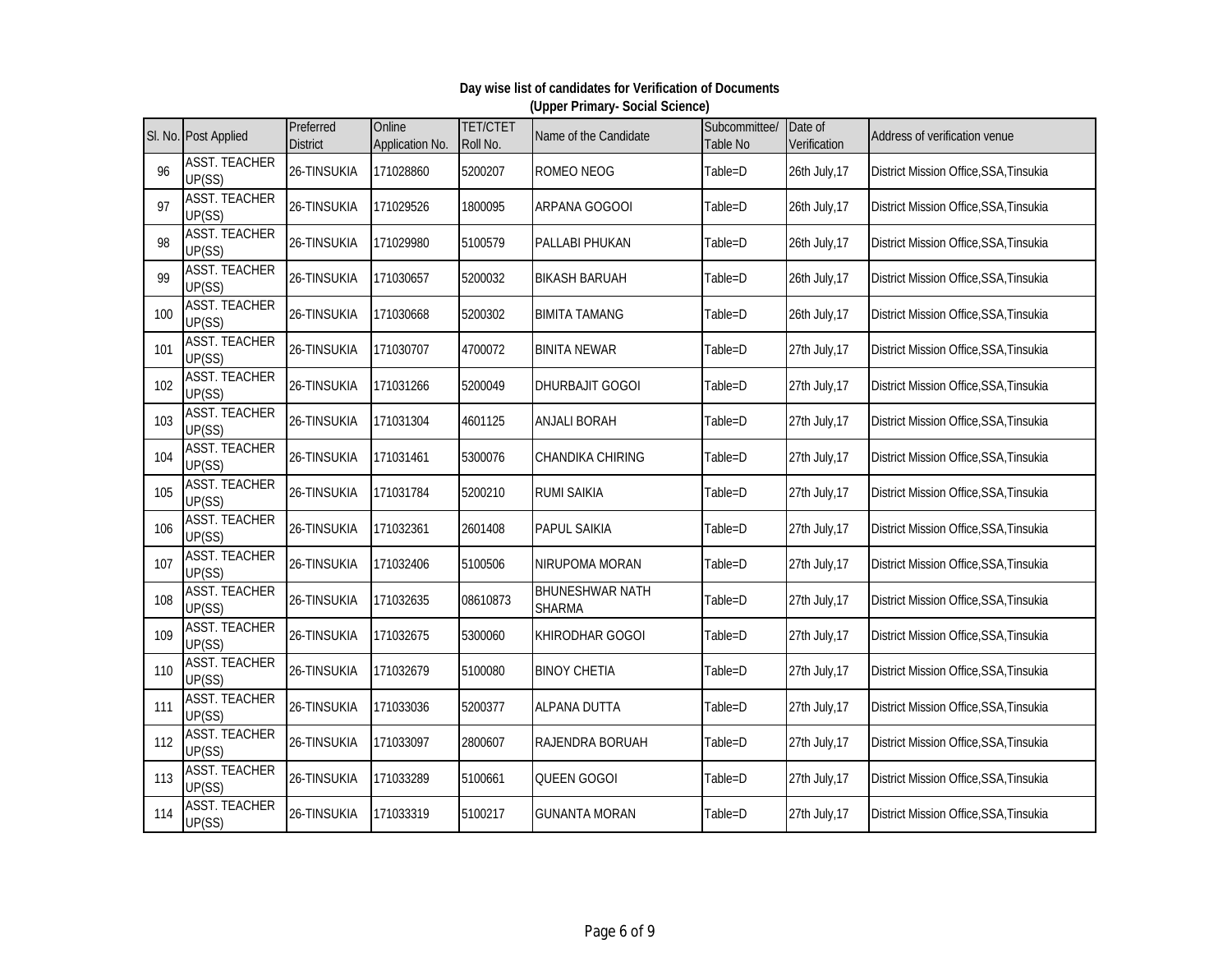|     | SI. No. Post Applied           | Preferred<br><b>District</b> | Online<br>Application No. | <b>TET/CTET</b><br>Roll No. | Name of the Candidate     | Subcommittee/<br>Table No | Date of<br>Verification | Address of verification venue          |
|-----|--------------------------------|------------------------------|---------------------------|-----------------------------|---------------------------|---------------------------|-------------------------|----------------------------------------|
| 115 | <b>ASST. TEACHER</b><br>UP(SS) | 26-TINSUKIA                  | 171033573                 | 01519038                    | <b>KM SUMAN</b>           | Table=D                   | 27th July, 17           | District Mission Office, SSA, Tinsukia |
| 116 | <b>ASST. TEACHER</b><br>UP(SS) | 26-TINSUKIA                  | 171034087                 | 08610407                    | <b>SATISH KUMAR</b>       | Table=D                   | 27th July, 17           | District Mission Office, SSA, Tinsukia |
| 117 | <b>ASST. TEACHER</b><br>UP(SS) | 26-TINSUKIA                  | 171034129                 | 3200108                     | DEBABRATA DUTTA           | Table=D                   | 27th July, 17           | District Mission Office, SSA, Tinsukia |
| 118 | <b>ASST. TEACHER</b><br>UP(SS) | 26-TINSUKIA                  | 171034255                 | 02803164                    | <b>ROOPA RANI</b>         | Table=D                   | 27th July, 17           | District Mission Office, SSA, Tinsukia |
| 119 | <b>ASST. TEACHER</b><br>UP(SS) | 26-TINSUKIA                  | 171034424                 | 5200585                     | SANGEETA BHARALI BORAH    | Table=D                   | 27th July, 17           | District Mission Office, SSA, Tinsukia |
| 120 | <b>ASST. TEACHER</b><br>UP(SS) | 26-TINSUKIA                  | 171035187                 | 1800772                     | <b>KANAK GOGOI</b>        | Table=D                   | 27th July, 17           | District Mission Office, SSA, Tinsukia |
| 121 | <b>ASST. TEACHER</b><br>UP(SS) | 26-TINSUKIA                  | 171035302                 | 1801066                     | <b>MISS REKHA CHETIA</b>  | Table=D                   | 27th July, 17           | District Mission Office, SSA, Tinsukia |
| 122 | <b>ASST. TEACHER</b><br>UP(SS) | 26-TINSUKIA                  | 171035469                 | 1800655                     | <b>JUBEE GOGOI</b>        | Table=D                   | 27th July, 17           | District Mission Office, SSA, Tinsukia |
| 123 | <b>ASST. TEACHER</b><br>UP(SS) | 26-TINSUKIA                  | 171035587                 | 5200077                     | <b>JUREE DEKA</b>         | Table=D                   | 27th July, 17           | District Mission Office, SSA, Tinsukia |
| 124 | <b>ASST. TEACHER</b><br>UP(SS) | 26-TINSUKIA                  | 171035796                 | 5300019                     | <b>BARNALEE CHETIA</b>    | Table=D                   | 27th July, 17           | District Mission Office, SSA, Tinsukia |
| 125 | <b>ASST. TEACHER</b><br>UP(SS) | 26-TINSUKIA                  | 171036045                 | 5300019                     | <b>BARNALEE CHETIA</b>    | Table=D                   | 27th July, 17           | District Mission Office, SSA, Tinsukia |
| 126 | <b>ASST. TEACHER</b><br>UP(SS) | 26-TINSUKIA                  | 171036109                 | 5101307                     | <b>BED BAHADUR LIMBOO</b> | Table=D                   | 27th July, 17           | District Mission Office, SSA, Tinsukia |
| 127 | <b>ASST. TEACHER</b><br>UP(SS) | 26-TINSUKIA                  | 171036305                 | 5300209                     | <b>KALPANA CHETRI</b>     | Table=D                   | 27th July, 17           | District Mission Office, SSA, Tinsukia |
| 128 | <b>ASST. TEACHER</b><br>UP(SS) | 26-TINSUKIA                  | 171036707                 | 1800628                     | <b>JINAMONI DUTTA</b>     | Table=D                   | 27th July, 17           | District Mission Office, SSA, Tinsukia |
| 129 | <b>ASST. TEACHER</b><br>UP(SS) | 26-TINSUKIA                  | 171036764                 | 5300075                     | <b>MINTU CHIRING</b>      | Table=D                   | 27th July, 17           | District Mission Office, SSA, Tinsukia |
| 130 | <b>ASST. TEACHER</b><br>UP(SS) | 26-TINSUKIA                  | 171036840                 | 5200186                     | PRASANTA SAIKIA           | Table=D                   | 27th July, 17           | District Mission Office, SSA, Tinsukia |
| 131 | <b>ASST. TEACHER</b><br>UP(SS) | 26-TINSUKIA                  | 171037148                 | 5101939                     | <b>HIMANTA MORAN</b>      | Table=D                   | 27th July, 17           | District Mission Office, SSA, Tinsukia |
| 132 | <b>ASST. TEACHER</b><br>UP(SS) | 26-TINSUKIA                  | 171037185                 | 2603545                     | <b>NAVA KUMAR DOLEY</b>   | Table=D                   | 27th July, 17           | District Mission Office, SSA, Tinsukia |
| 133 | <b>ASST. TEACHER</b><br>UP(SS) | 26-TINSUKIA                  | 171037307                 | 2800703                     | <b>ARUN KUMAR NATH</b>    | Table=D                   | 27th July, 17           | District Mission Office, SSA, Tinsukia |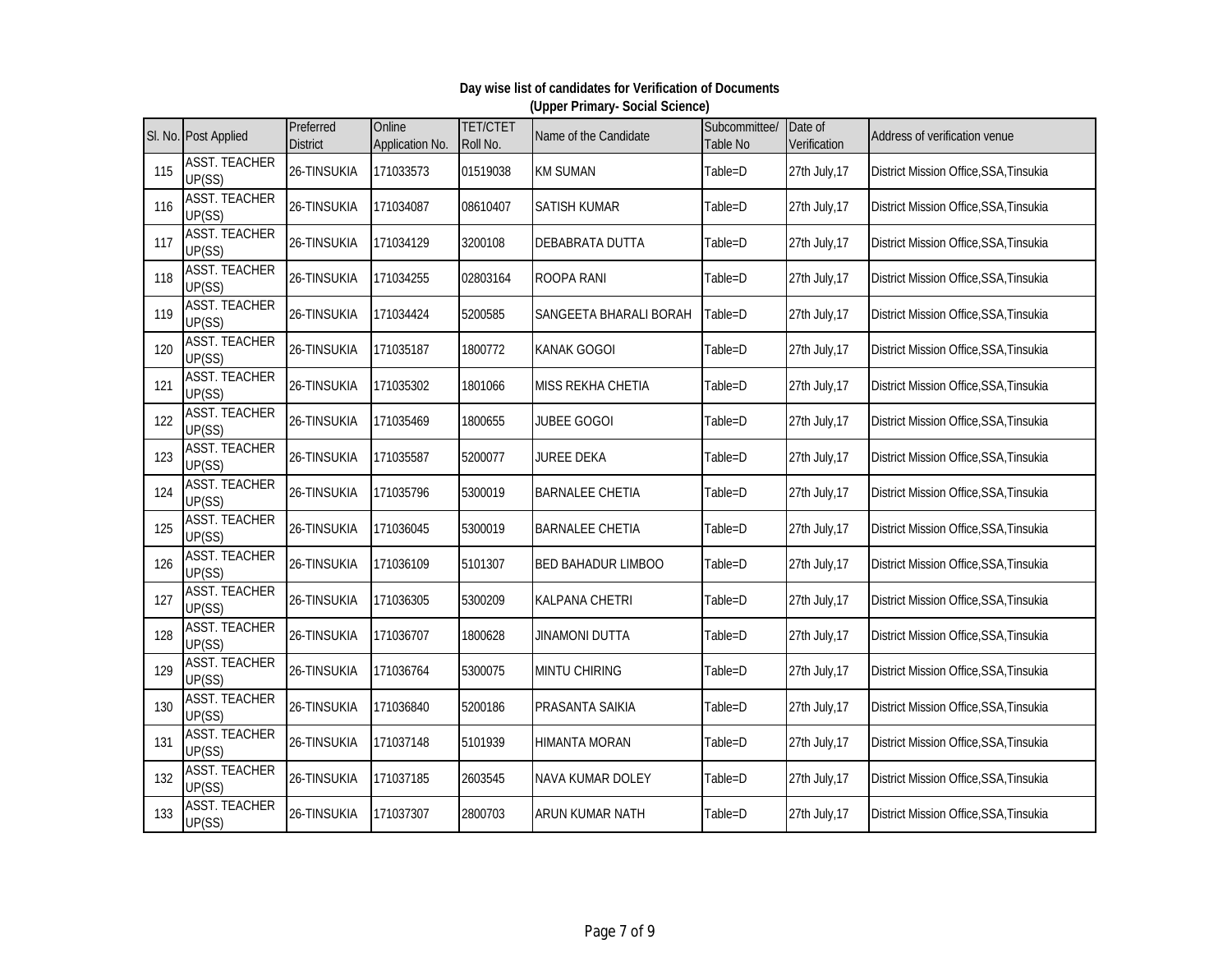|     | SI. No. Post Applied           | Preferred<br><b>District</b> | Online<br>Application No. | <b>TET/CTET</b><br>Roll No. | Name of the Candidate        | Subcommittee/<br>Table No | Date of<br>Verification | Address of verification venue          |
|-----|--------------------------------|------------------------------|---------------------------|-----------------------------|------------------------------|---------------------------|-------------------------|----------------------------------------|
| 134 | <b>ASST. TEACHER</b><br>UP(SS) | 26-TINSUKIA                  | 171037324                 | 4700346                     | <b>MONJULA CHETIA</b>        | Table=D                   | 27th July, 17           | District Mission Office, SSA, Tinsukia |
| 135 | <b>ASST. TEACHER</b><br>UP(SS) | 26-TINSUKIA                  | 171037443                 | 4700346                     | <b>MONJULA CHETIA</b>        | Table=D                   | 27th July, 17           | District Mission Office, SSA, Tinsukia |
| 136 | <b>ASST. TEACHER</b><br>UP(SS) | 26-TINSUKIA                  | 171037555                 | 00506123                    | SONIA DUTTA                  | Table=D                   | 27th July, 17           | District Mission Office, SSA, Tinsukia |
| 137 | <b>ASST. TEACHER</b><br>UP(SS) | 26-TINSUKIA                  | 171037746                 | 1800396                     | DHRUBAJYOTI DUTTA            | Table=D                   | 27th July, 17           | District Mission Office, SSA, Tinsukia |
| 138 | <b>ASST. TEACHER</b><br>UP(SS) | 26-TINSUKIA                  | 171038091                 | 4501910                     | SMRITI REKHA SAIKIA          | Table=D                   | 27th July, 17           | District Mission Office, SSA, Tinsukia |
| 139 | <b>ASST. TEACHER</b><br>UP(SS) | 26-TINSUKIA                  | 171038646                 | 5100676                     | RANENJIT KONWAR              | Table=D                   | 27th July, 17           | District Mission Office, SSA, Tinsukia |
| 140 | <b>ASST. TEACHER</b><br>UP(SS) | 26-TINSUKIA                  | 171038667                 | 08608349                    | <b>BRIJESH KUMAR YADAV</b>   | Table=D                   | 27th July, 17           | District Mission Office, SSA, Tinsukia |
| 141 | <b>ASST. TEACHER</b><br>UP(SS) | 26-TINSUKIA                  | 171038763                 | 5100177                     | <b>DIPEN BORAH</b>           | Table=D                   | 27th July, 17           | District Mission Office, SSA, Tinsukia |
| 142 | <b>ASST. TEACHER</b><br>UP(SS) | 26-TINSUKIA                  | 171039177                 | 00904430                    | JITENDER KUMAR YADAV         | Table=D                   | 27th July, 17           | District Mission Office, SSA, Tinsukia |
| 143 | <b>ASST. TEACHER</b><br>UP(SS) | 26-TINSUKIA                  | 171039366                 | 4104 730                    | PADMA KANTA NATH             | Table=D                   | 27th July, 17           | District Mission Office, SSA, Tinsukia |
| 144 | <b>ASST. TEACHER</b><br>UP(SS) | 26-TINSUKIA                  | 171039856                 | 1801373                     | NAMASHREE SAIKIA<br>SENAPATI | Table=D                   | 27th July, 17           | District Mission Office, SSA, Tinsukia |
| 145 | <b>ASST. TEACHER</b><br>UP(SS) | 26-TINSUKIA                  | 171039961                 | 3001384                     | JAYANTA KAMAN                | Table=D                   | 27th July, 17           | District Mission Office, SSA, Tinsukia |
| 146 | <b>ASST. TEACHER</b><br>UP(SS) | 26-TINSUKIA                  | 171040301                 | 5100417                     | <b>HIMAKSHI SONOWAL</b>      | Table=D                   | 27th July, 17           | District Mission Office, SSA, Tinsukia |
| 147 | <b>ASST. TEACHER</b><br>UP(SS) | 26-TINSUKIA                  | 171040411                 | 5101848                     | <b>ROBIN GOGOI</b>           | Table=D                   | 27th July, 17           | District Mission Office, SSA, Tinsukia |
| 148 | <b>ASST. TEACHER</b><br>UP(SS) | 26-TINSUKIA                  | 171041336                 | 4700165                     | <b>HOREN GHATUWAR</b>        | Table=D                   | 27th July, 17           | District Mission Office, SSA, Tinsukia |
| 149 | <b>ASST. TEACHER</b><br>UP(SS) | 26-TINSUKIA                  | 171041356                 | 5300043                     | ES BAHADUR THAPA             | Table=D                   | 27th July, 17           | District Mission Office, SSA, Tinsukia |
| 150 | <b>ASST. TEACHER</b><br>UP(SS) | 26-TINSUKIA                  | 171041528                 | 4700768                     | <b>CHANDAN GOGOI</b>         | Table=D                   | 27th July, 17           | District Mission Office, SSA, Tinsukia |
| 151 | <b>ASST. TEACHER</b><br>UP(SS) | 26-TINSUKIA                  | 171042006                 | 5300184                     | <b>BRAJEN GOGOI</b>          | Table=D                   | 27th July, 17           | District Mission Office, SSA, Tinsukia |
| 152 | <b>ASST. TEACHER</b><br>UP(SS) | 26-TINSUKIA                  | 171042085                 | 5100346                     | KUNJALATA CHUTIA             | Table=D                   | 27th July, 17           | District Mission Office, SSA, Tinsukia |